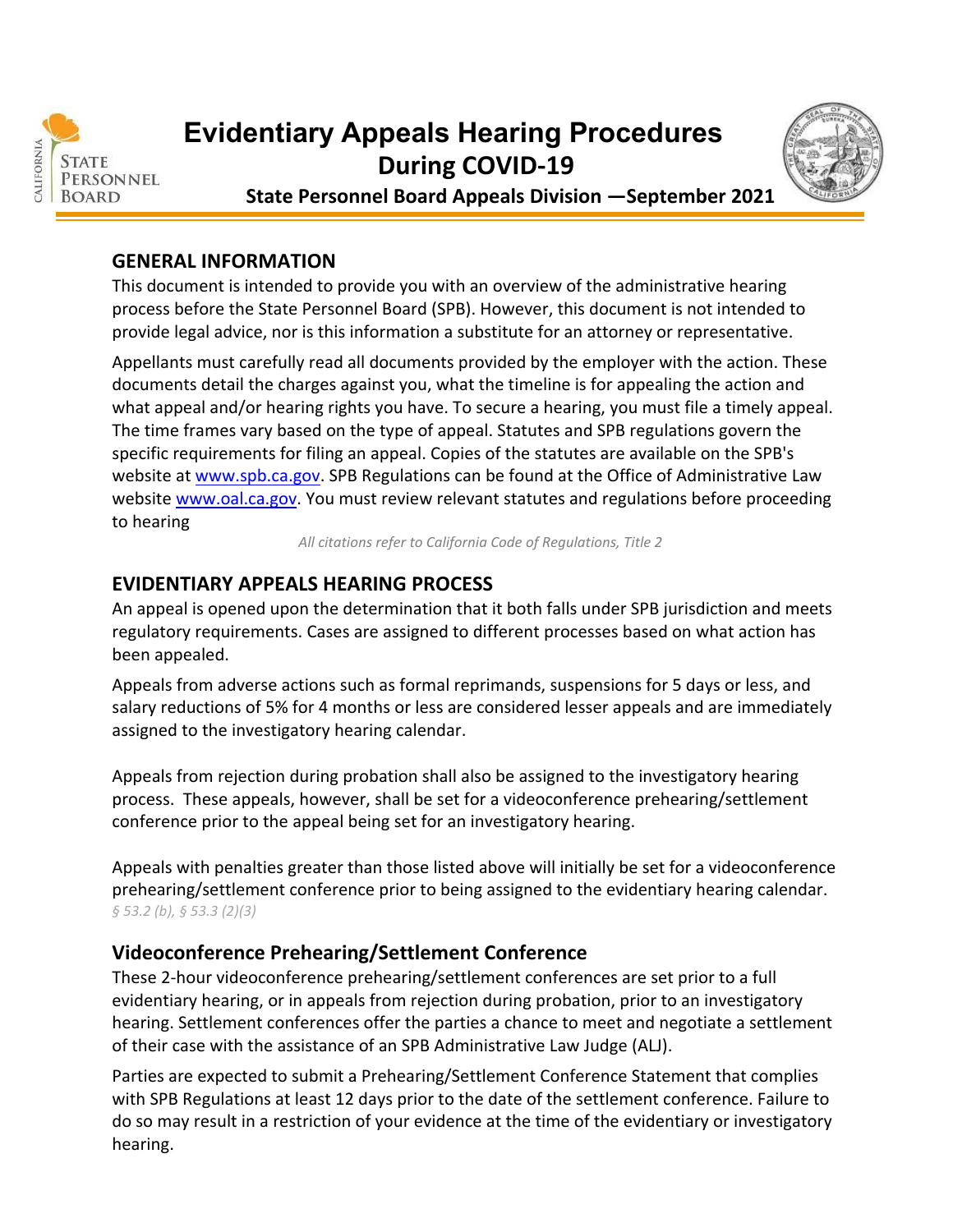Appeals from adverse actions that do not settle at the time of the prehearing/settlement conference will be set for an evidentiary hearing. Appeals from rejections during probation that  fail to settle will be assigned to an Investigatory hearing. *§ 57.1*

#### **Hearing Process**

 Evidentiary hearings, either in‐person or utilizing the SPB's Webex platform, are presided over by an SPB ALJ. At the outset of the hearing, each side may present an opening statement that outlines the case for the presiding ALJ. Both sides then offer relevant evidence to prove their respective cases. The party that bears the burden of proof will present evidence and witness testimony first. The opposing party will then have an opportunity to cross‐examine the first party's witnesses. After the first party has finished presenting their case, the process will be repeated allowing the second party to present evidence and testimony and offering the first party the opportunity for cross‐examination.

 At the close of the hearing, each side may present oral closing arguments. In some cases, the ALJ may request that the parties submit written statements in place of oral arguments.

 You may represent yourself at hearing or choose to be represented by an attorney or representative. Employers may or may not be represented by an attorney.  *§ 56.1*

#### **Cases Assigned to Investigatory Hearing Process**

 Appeals from lesser adverse actions such as formal reprimands, suspensions for 5 days or less, and salary reductions of 5% for 4 months or less, as well as appeals from rejection during probation, are assigned to a six‐hour investigatory hearing. Each party is afforded three hours to present its case. At the close of the hearing, each side may present oral closing arguments. In some cases, the ALJ may request that the parties submit written statements in place of oral arguments.

 You may represent yourself at hearing or choose to be represented by an attorney or representative. Employers may or may not be represented by an attorney.  *§ 53. & 55.2*

## **Evidentiary Hearings**

 Evidentiary hearings may be set for multiple days as required by the circumstances of each individual case. The formal rules of evidence will apply in evidentiary hearings.

### **EVIDENCE IN THE HEARING PROCESS**

 Evidence may be sworn testimony taken under oath at the hearing, or documents and items submitted by the parties to the SPB. For in‐person hearings, each party must bring 4 copies of all evidentiary documents. For hearings conducted on the Webex platform, each party shall create Exhibit Packages consisting of hard copies and electronic (PDF format) copies of all documents that they intend to introduce or display at the hearing, including documents for use by anticipated rebuttal witnesses. Both the hard and electronic copies of a party's Exhibit Package shall be consecutively numbered (Bates numbered) in the lower right corner of each Exhibit Package page. The Bates numbering for the hard and electronic copies shall be identical. The parties shall not pre‐mark or staple individual exhibits within their Exhibit Package. All documents shall be printed on one side only. Additionally, each party must prove the accuracy of any submitted documents. The ALJ will only consider evidence that is submitted before the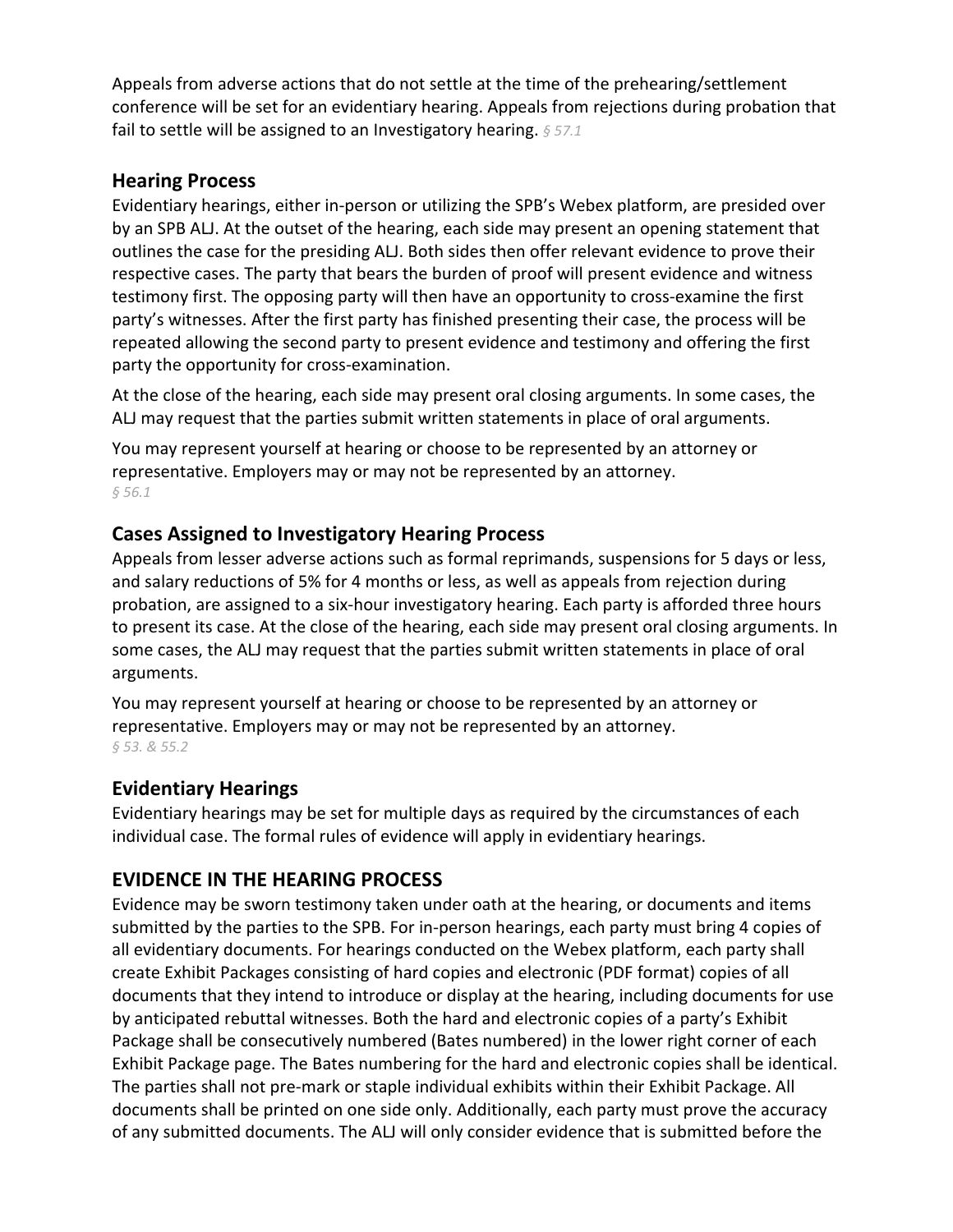close of the hearing; evidence will not be accepted at a later time. Declarations from witnesses in lieu of testimony are appropriate in cases assigned to the Investigative hearing Process.  *§ 55.1 (d), § 58.12*

## **FREQUENTLY ASKED QUESTIONS**

## **Are hearings recorded?**

 All hearings are digitally recorded**.** To obtain a copy of the recording or a transcript of the hearing, either party may contact the SPB Appeals Division. The requesting party is responsible for the fees for either the recording or the transcript.

## **How do I obtain copies of the employer's evidence?**

 You are entitled to receive copies of all documents related to the charges set forth in any charging document at the time that you receive it.

 If you are appealing an adverse action you have the right to request discovery from your employer. You may also request to interview employees that have knowledge of the charges.

 If a Prehearing/Settlement Conference is scheduled, you will exchange information in the Prehearing Conference Statement about what documents will be introduced and what witnesses will be called.

 *§ 59.1 (a,) § 57.1 (f)*

## **Which side has the burden of proof?**

 The burden of proof in adverse and medical action appeals for state civil service employees, and adverse action appeals for California State University (CSU) employees lies with the employer.

 The burden of proof for state civil service rejections during probation, CSU petitions to set aside resignations and appeals from automatic resignation rests on the appellant.

## **How do I obtain Subpoenas?**

 Appellants have the right to subpoena witnesses and relevant documents. If you are not represented by an attorney, you must contact the SPB within a reasonable time before the hearing to obtain a subpoena signed by an ALJ. A statewide subpoena is required if the witness resides more than 100 miles from the place of hearing. To obtain an ALJ signature for a statewide subpoena, you must submit to the SPB a completed subpoena along with a written statement explaining the relevance of the witness to your case.

 You must arrange for the service of subpoenas by a person that is not a party to your case. You are also responsible to determine and pay all witness fees and mileage for subpoenaed witnesses according to the rules followed by civil courts. *§59.3*

### **How do I request a change in hearing dates?**

 To request a continuance, you must file a motion to continue with the SPB. You must also contact the opposing party in an attempt to find a mutually agreeable date. Motions to continue filed 90 or more days prior to the hearing date may be based on the mutual agreement of the parties. Motions to Continue filed later than 90 days prior to the hearing, as well as those without mutual agreement of the parties, must contain a written declaration explaining the reasons for your request.